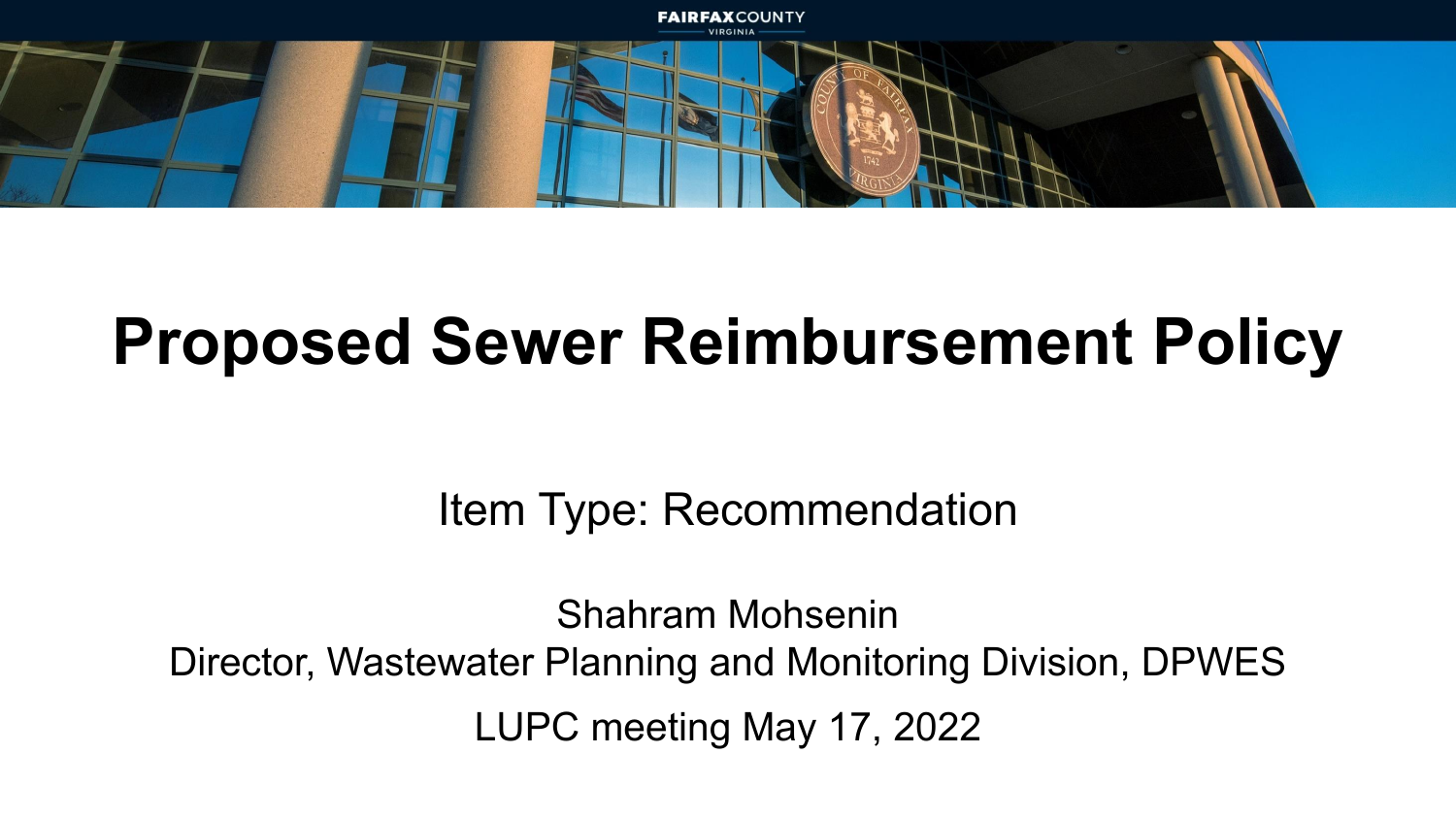## Decision Sought

•Does the Board approve the proposed sewer reimbursement policy and next steps?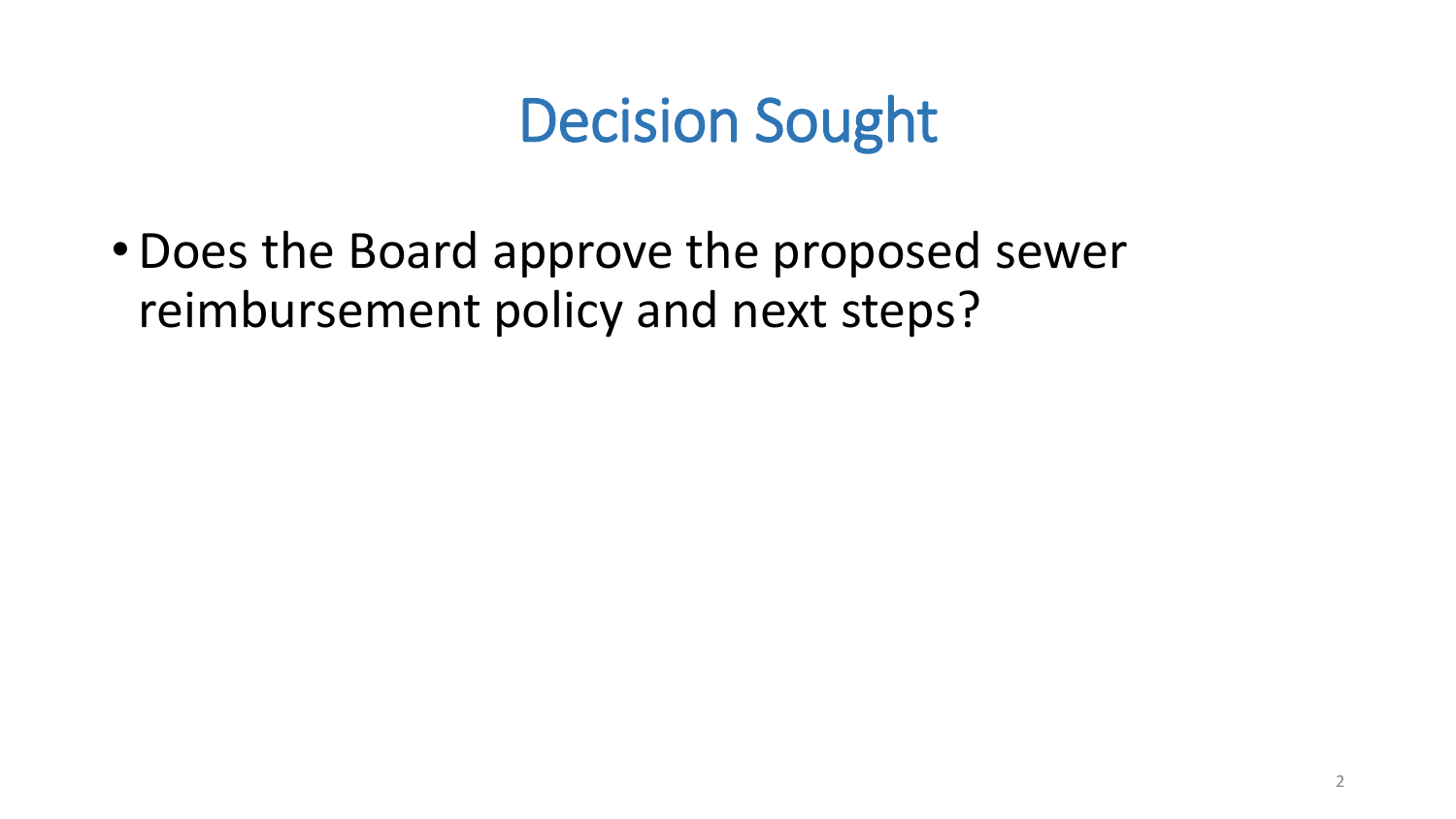# **Background**

- Current reimbursement policy:
	- Developers enlarge pipes to Comp Plan level
		- When inadequate capacity for higher density developments
		- Follows Growth Pays for Growth Policy
	- Developers are reimbursed for pipes >10"
		- If other developers use enlarged pipes, they pay a pro-rata surcharge plus interest for use of enlarged pipe
		- Surcharge and interest is returned to developer who enlarged pipes
		- Reimbursement sun sets in 20 years after construction
		- No guarantee when other developers use enlarged pipe
		- Takes too long to be reimbursed, if at all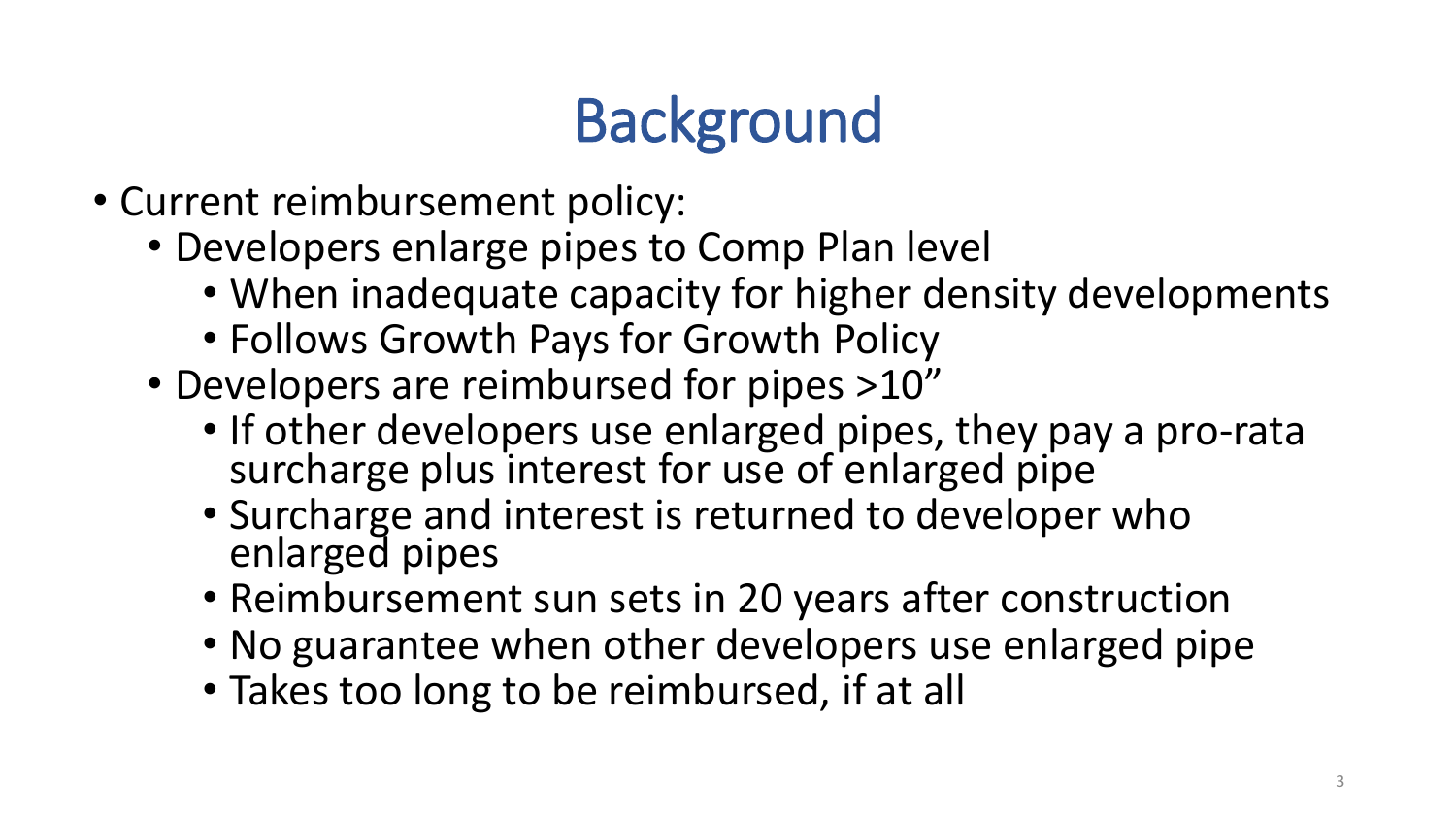## Purpose of Today's Discussion

- Review reimbursement proposal
- Sources of wastewater revenues and their use
- Projected financial needs of the proposed policy
- Sources of funding for reimbursement
- Projected financial impact
- Discuss outreach and input received
- Discuss timing and next steps
- Board discussion/recommendation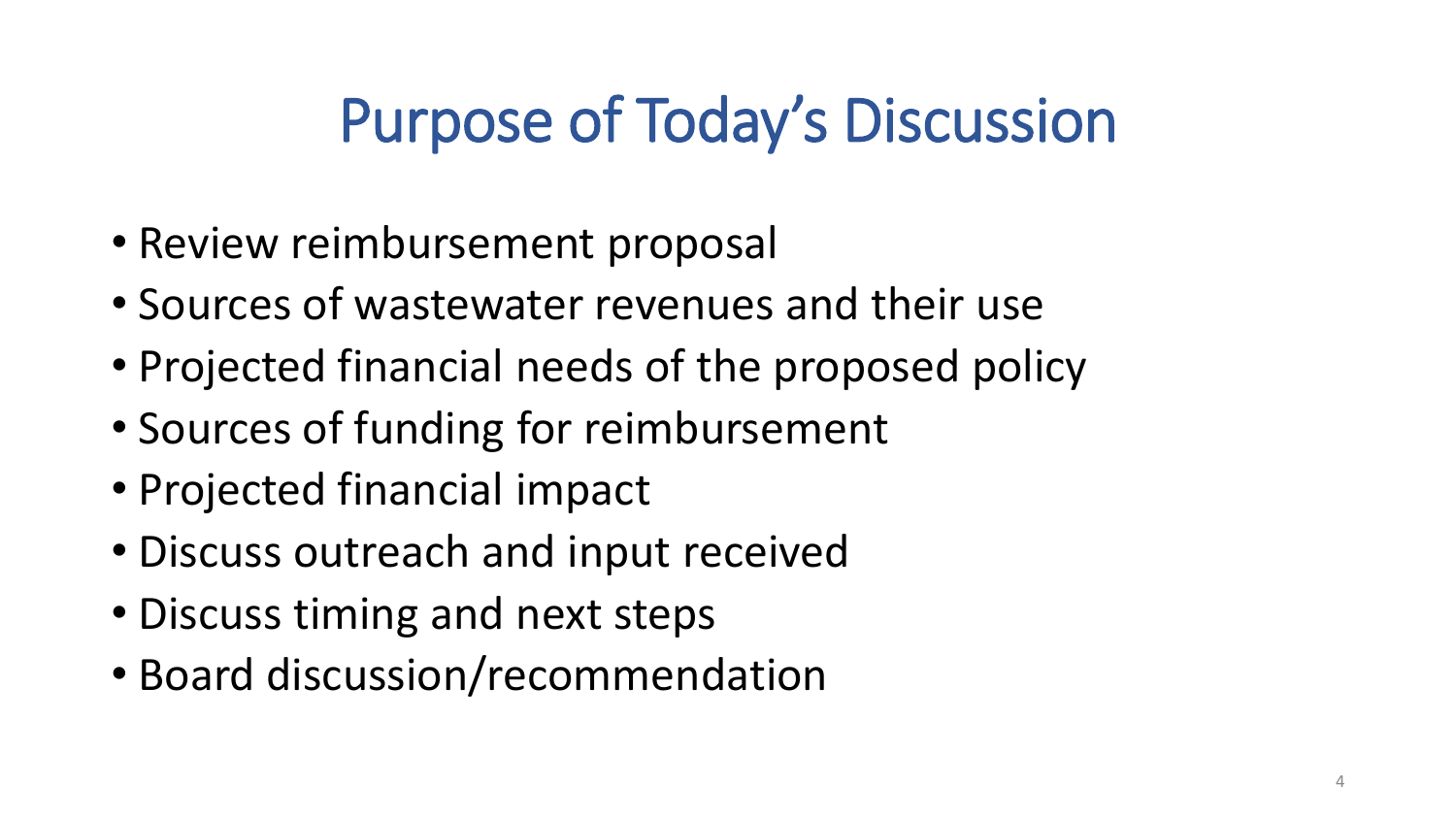## Proposed Policy

- Reimburse when pipes are constructed and accepted
- Pro-rate cost among all users based on flow
	- Existing customers
	- Proposed development customers
	- Future customers (based on Comp Plan)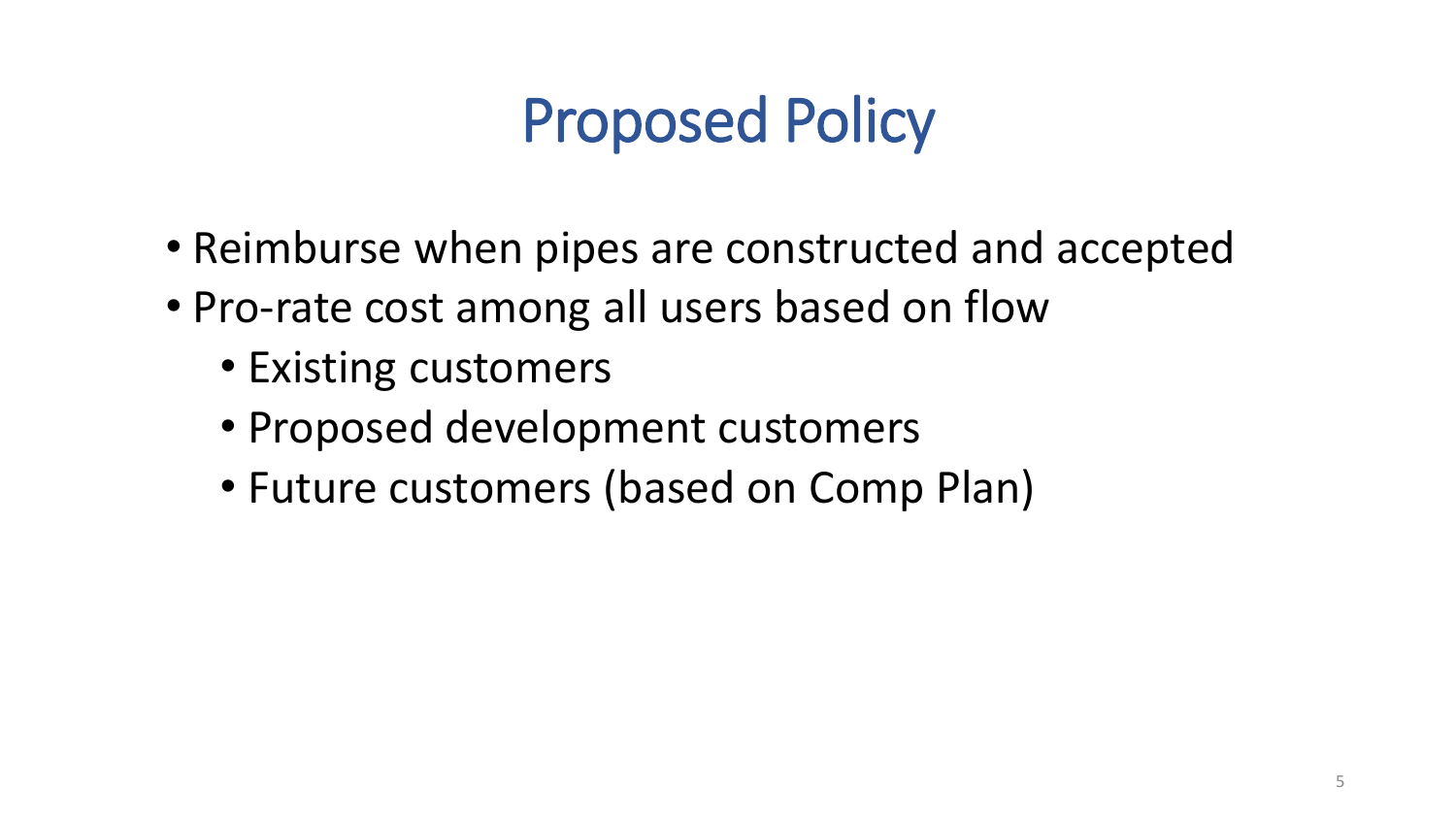## Funding Sources for Reimbursement

- Existing customers
	- Quarterly sewer bills
- Future (Comp Plan) customers - Future Availability Charge



**- Reimbursement will be for brown and blue portions - Developers will pay for green portion**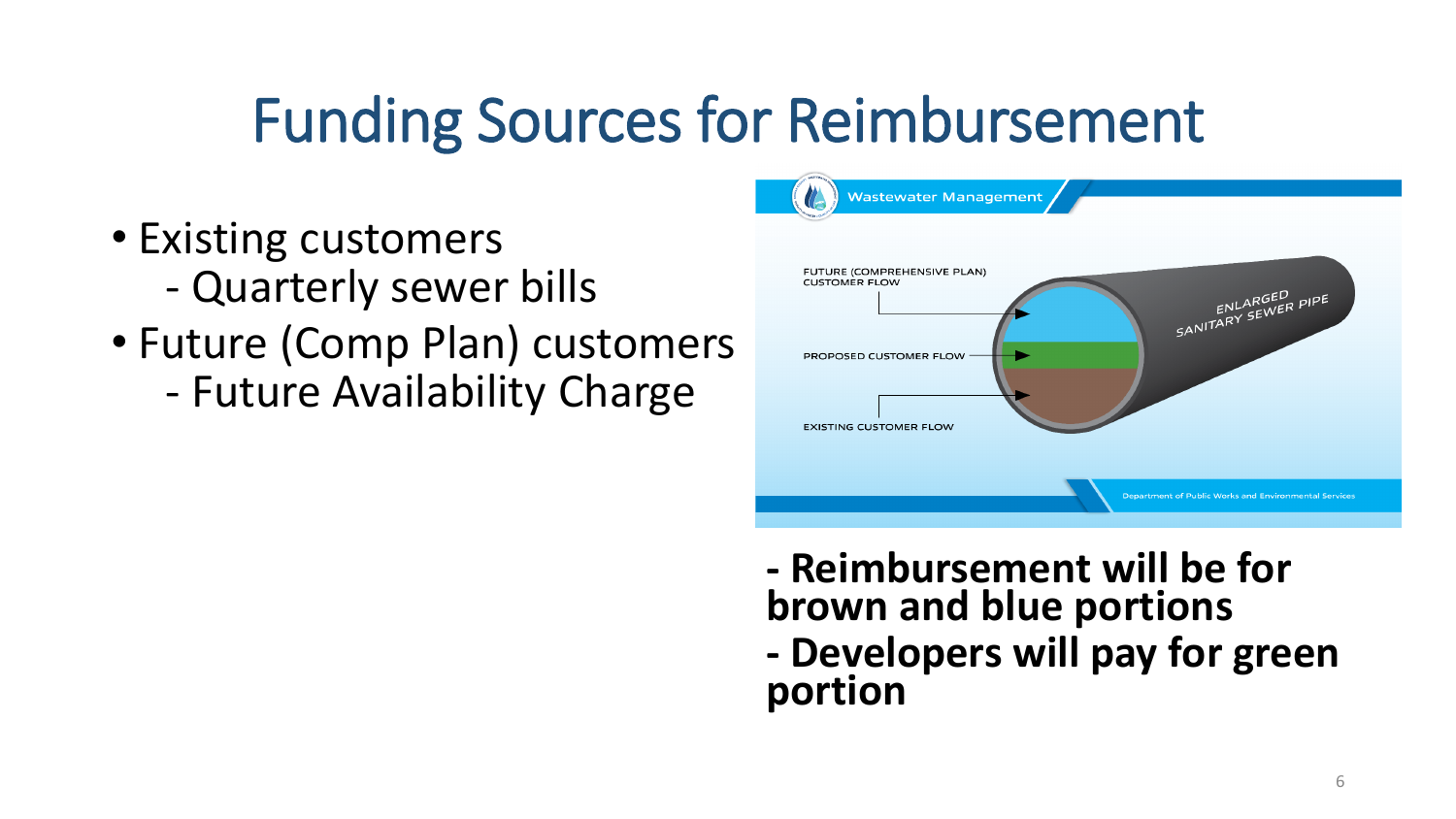## Primary Sources of Wastewater Revenues and Their Use

- Enterprise Fund
- Sewer bills ~\$198M /yr. Pays for existing facilities
- Availability Charge ~\$25M /yr. Pays for future capacity
- FY23 budget
	- Operating \$120M
	- Capital \$89M
	- Debt Service \$56M
	- **TOTAL \$265M**

**Current Availability Charge Pays For**

- **Capacity at 6 treatment plants**
- **Capacity at pump stations, force mains and trunklines County staff time**

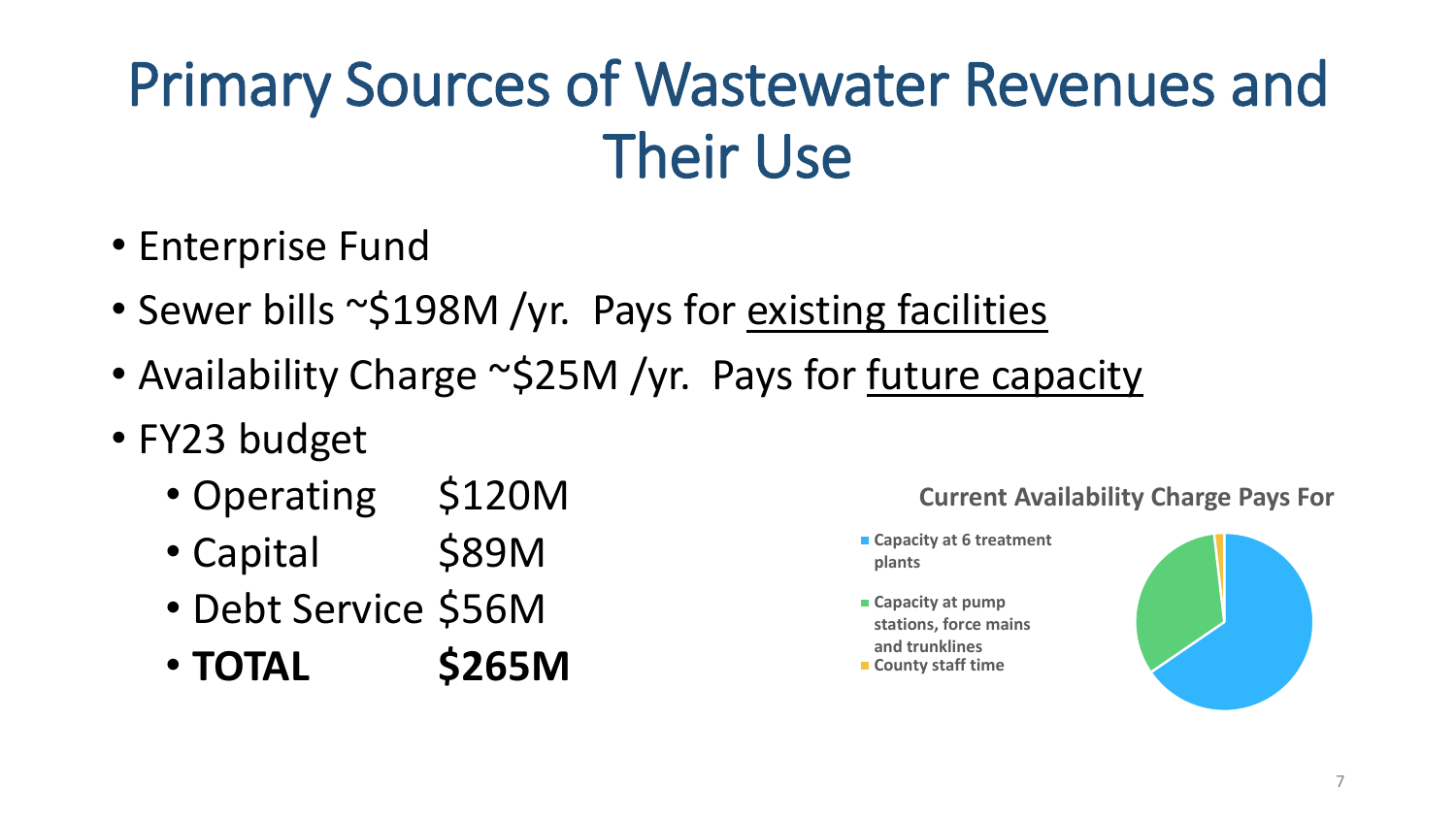### Wastewater System Schematic



#### **Current Availability Charge focuses on the blue (right) part of the graphic Proposed reimbursement policy focuses on the white (left) part of the graphic** <sup>8</sup>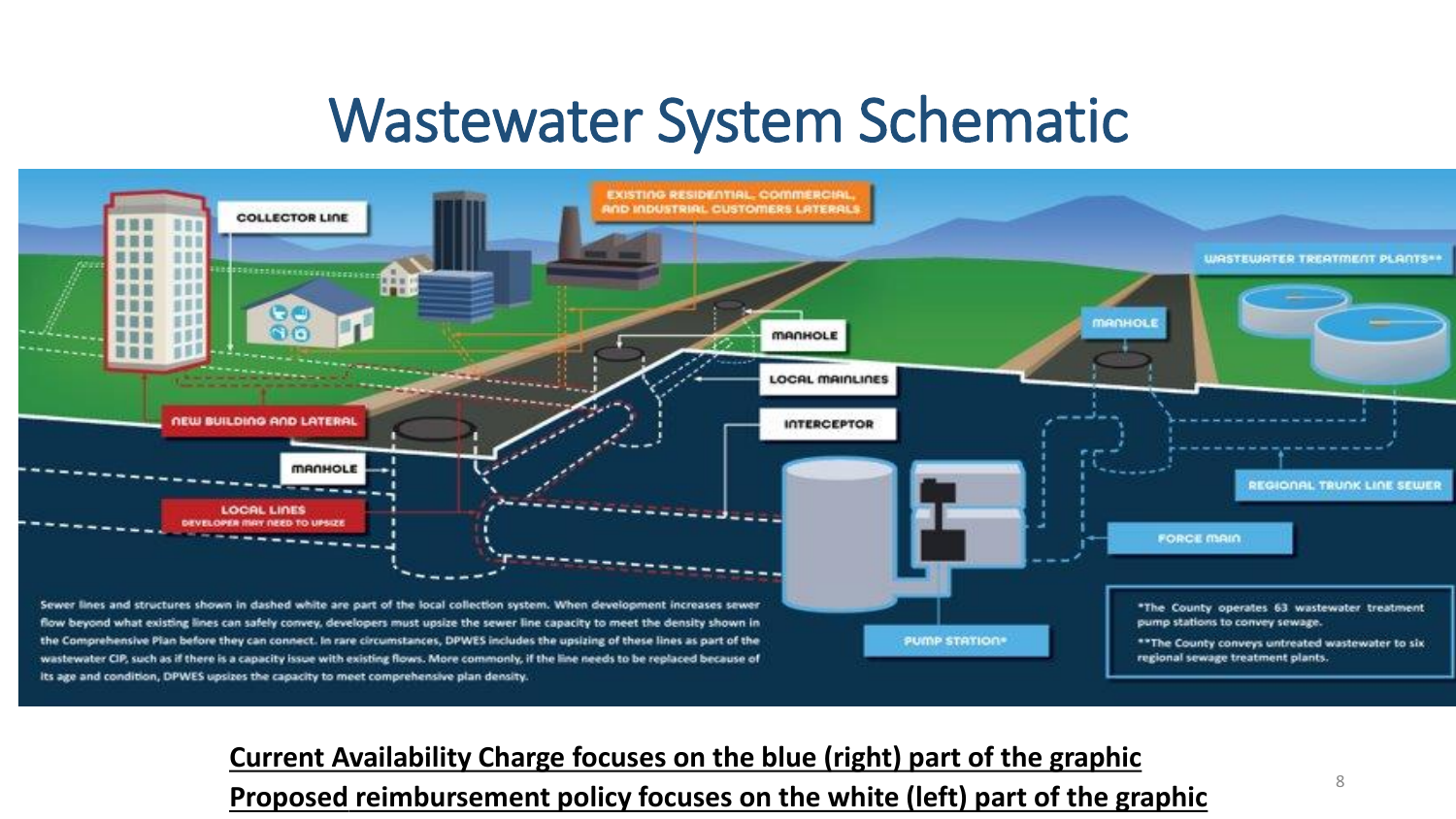### Wastewater CIP as of June 2021

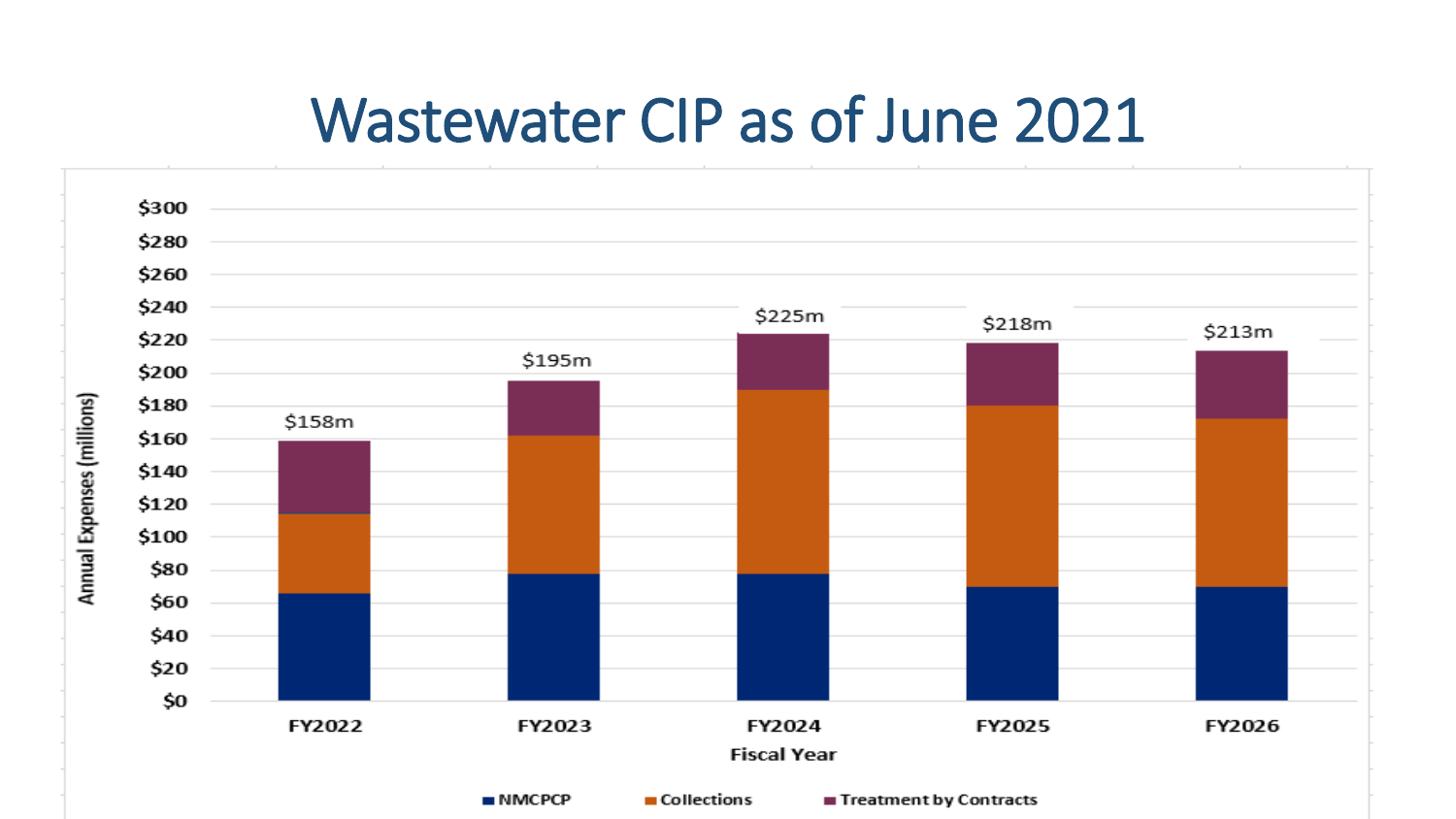## Capacity Related Projects

#### **Projects in Planning:**

1. Evaluation of DC Water's Potomac Interceptor 530/\$347K<br>
2. New Sugarland Pump Station and Force Main 540.0M 2. New Sugarland Pump Station and Force Main 540.0M<br>3. New Tysons East Pump Station and Force Main 5102.2M 3.New Tysons East Pump Station and Force Main \$102.2M 4.Modify & Increase Difficult Run Pump Station capacity \$5.4M

#### **Projects in Design:**

1. Wastewater Utility Management Plan<br>2. Tysons West Pump Station. Force Main. and gravity sewer \$115.4M 2. Tysons West Pump Station, Force Main, and gravity sewer \$115.4M 3.Enlarge Accotink Interceptor from 30" sewer to 42" \$33.0M 4. Lakevale sewer project<br>
5. Enlarge 12" sewer to 18" sewer in Merrifield<br>
52.3M 5. Enlarge 12" sewer to 18" sewer in Merrifield \$2.3M<br>6. Enlarge and relocate gravity sewers along Route 1 BRT \$29.5M 6. Enlarge and relocate gravity sewers along Route 1 BRT

**Project in Construction:** Upsize Alexandria Renew line \$58/615M

- 
-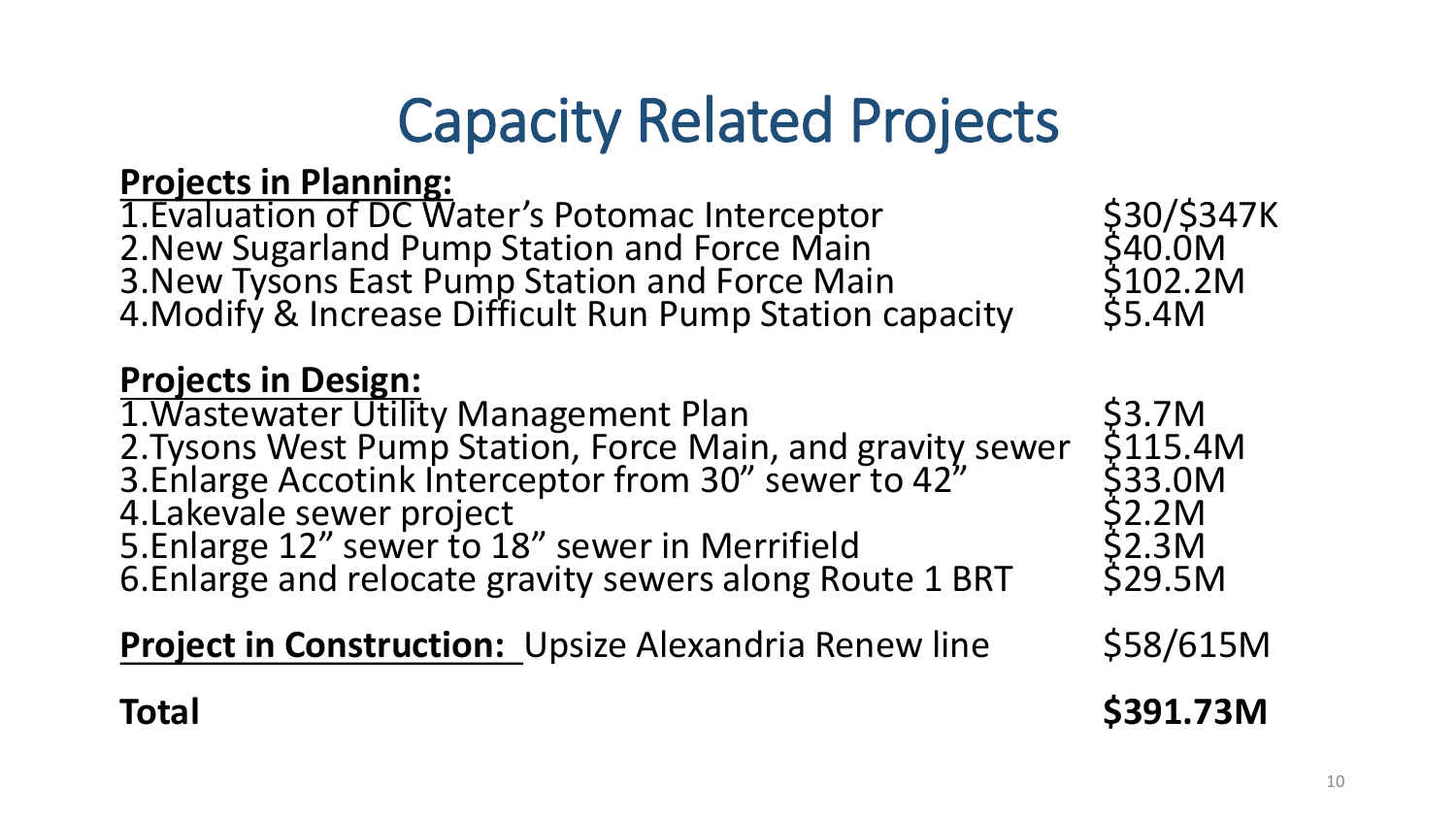## Projected Financial Needs of Proposed Policy

- Total construction cost \$3M to \$30M /yr. (average ~\$5M /yr.)
- 2016 to 2021 developer led projects
	- 90% no enlargement
	- 10% enlarged at \$3.15M /yr.
- Budget \$15M total construction cost
	- County \$11.25M (brown and blue portions)
	- Developers \$3.75M (green portion)

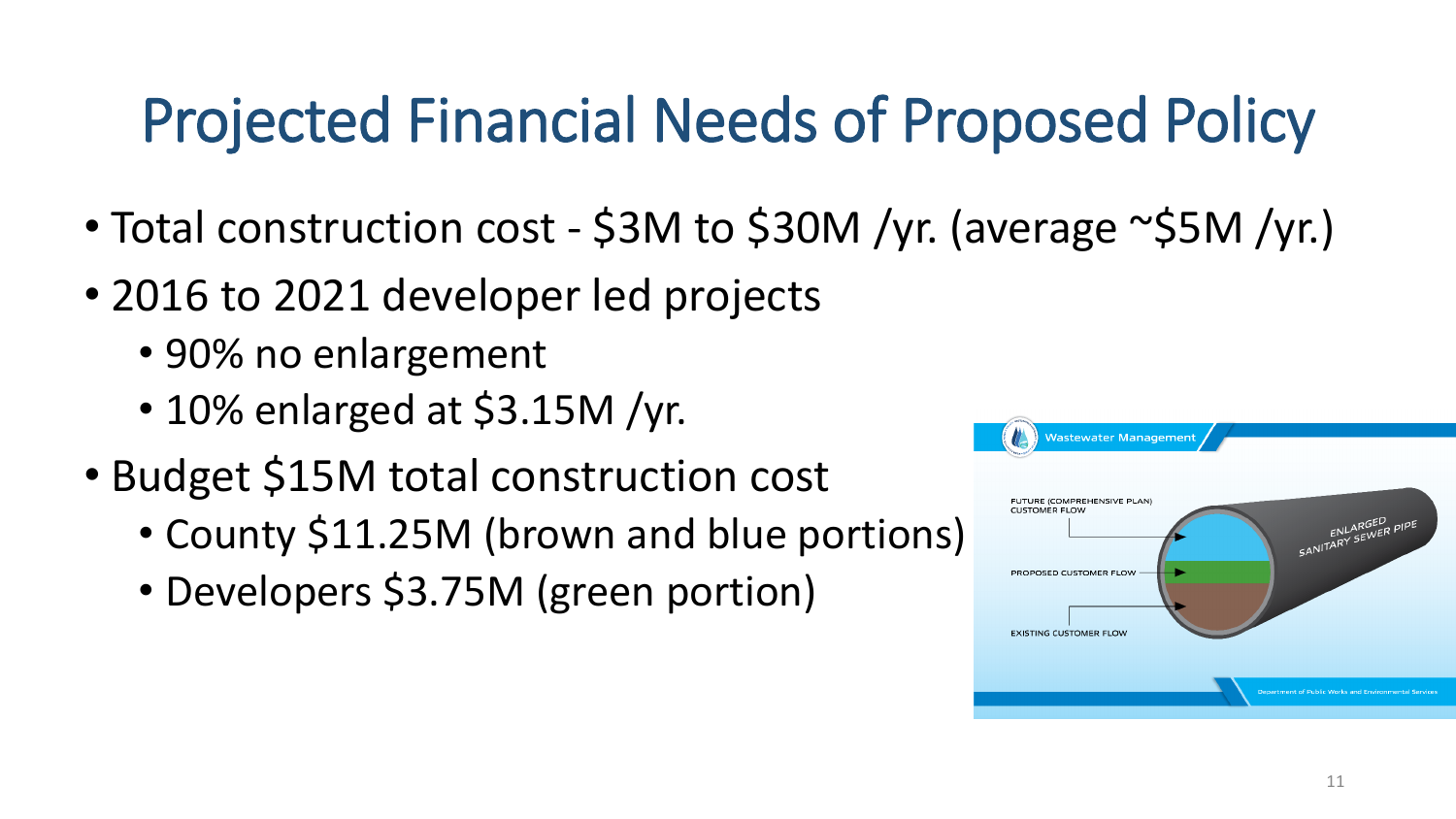## Projected Impact on Sewer Charges For \$11.25M Reimbursement

- Sewer Service Charge increase of 0.17% above FY 23 charges **FY 23 increase** ----10 yrs.---> **FY 32 increase**  $\cdot$  \$0.10 /month  $\cdot$  \$0.94 /month
- Availability Charge increase of 1.1% above FY 23 charges **FY 23 increase** ----10 yrs.---> **FY 32 increase**
	- $\cdot$  \$91 single family  $\cdot$  \$911 • \$73 - townhouse and multifamily \$729

### **Projected impacts reviewed annually for adjustments**